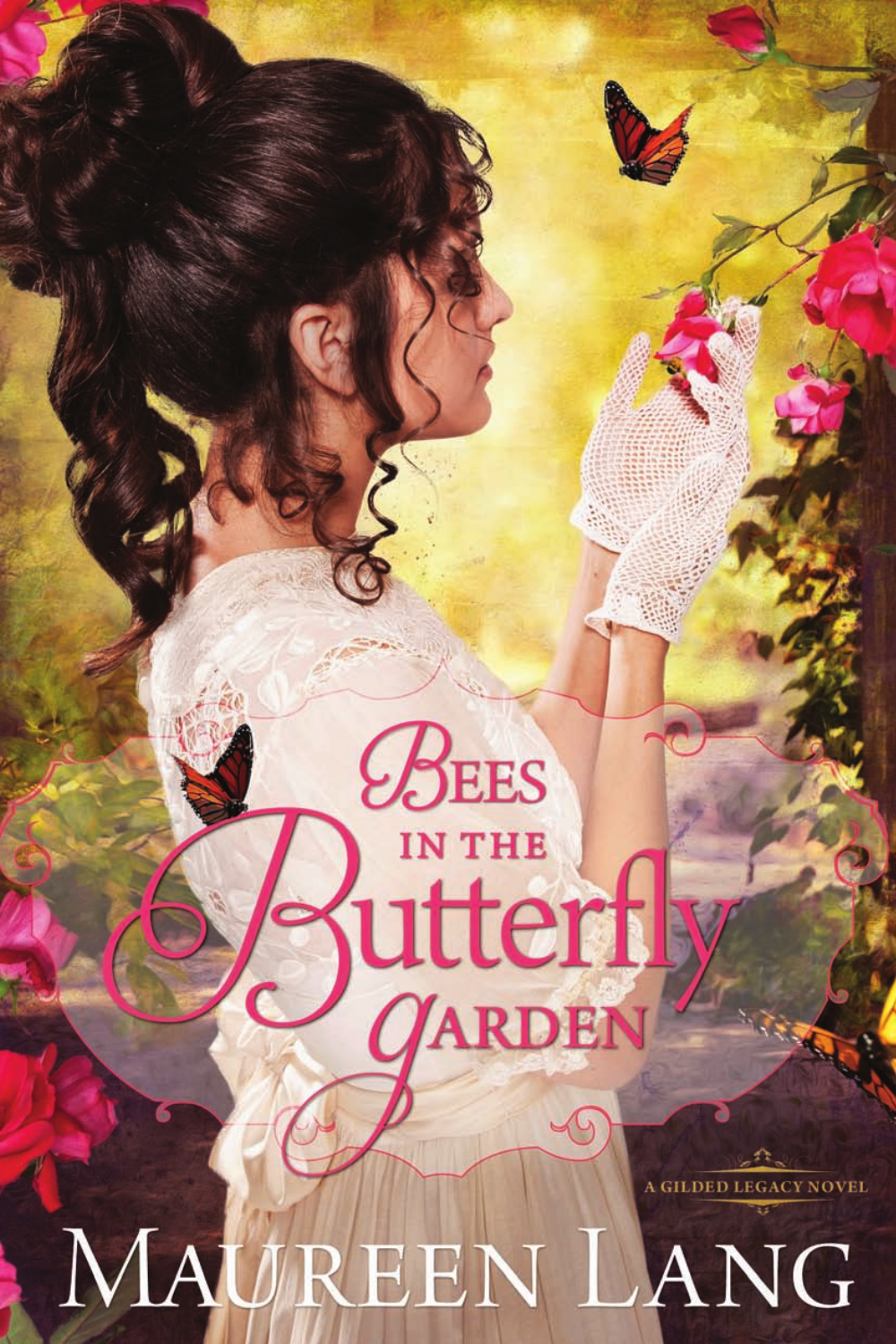# Praise for Maureen Lang

"[*Look to the East*] teems with conflict. . . . Lang's novel is a cautionary tale as well as a romance within an exciting framework of war, secrets, and blissful reunions."

## *Publishers Weekly*

"A story of love and courage that uplifts and inspires. Lang brings an element of inspiration and beauty to the story that renews the reader's faith in mankind and the power of love."

# **FreshFiction.com**

"Maureen Lang's novel is a must-read for all historical romance fans!"

## **Story Circle Book Reviews**



"*Whisper on the Wind* shouts God's goodness to His followers, even when His plan seems unknowable. . . . Lang has done an excellent job drawing her reader into World War I and the stories of the brave souls who fought and perished on both sides."

# **Author's Choice Reviews**

"The characters are well written and well-rounded in this tale of romance and suspense."

# *Romantic Times*

"A moving book with a suspenseful plot that has a twist of romance."

# **TitleTrakk.com**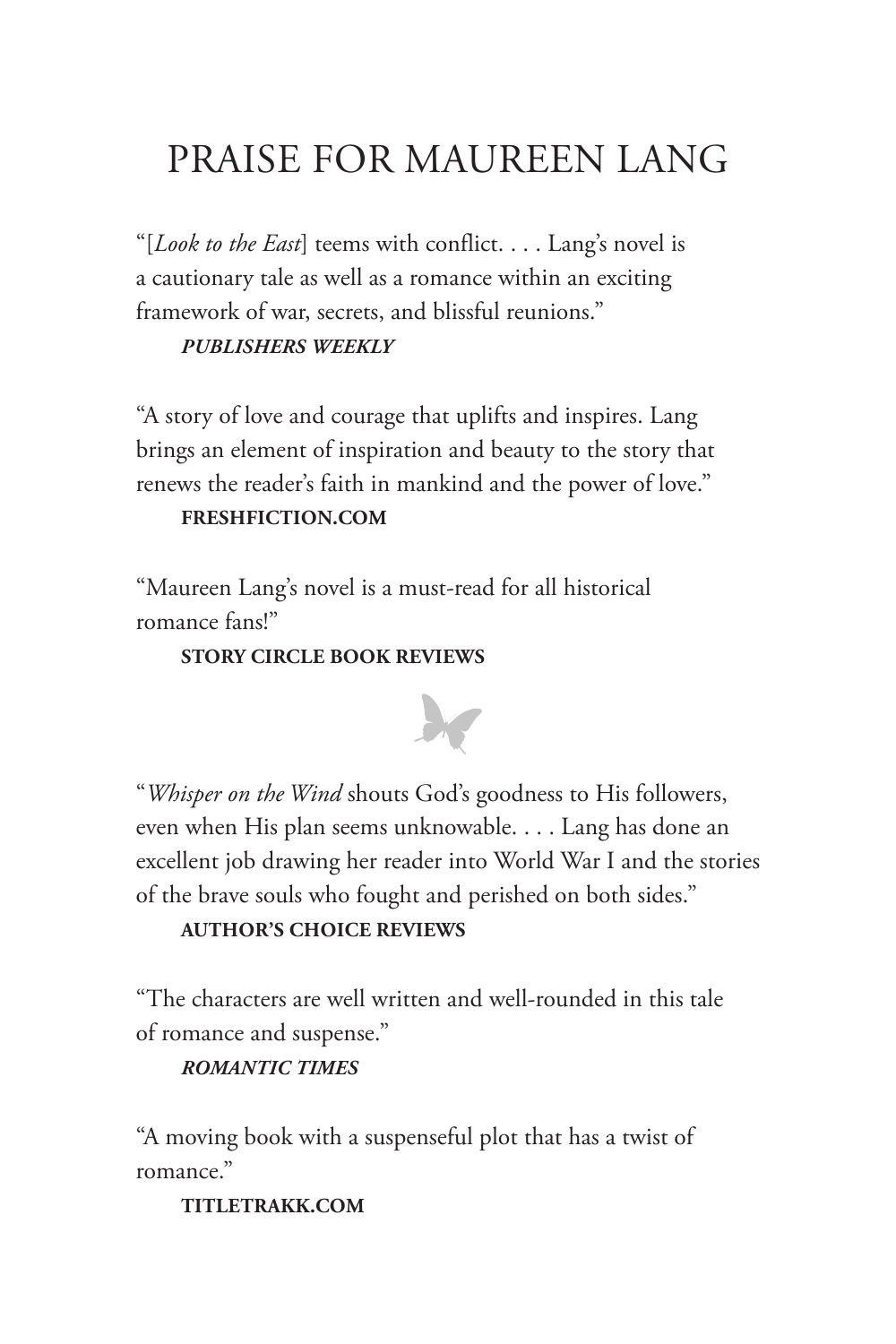"An excellent historical read. . . . The plot is clever and will keep you guessing."

# **RadiantLit.com**



"*Springtime of the Spirit* is rich with politics, war, secrets, faith, and love. Any woman with an affection for historical romances . . . would enjoy this finely-woven tale."

# **ChristianBookPreviews.com**

"A heart-wrenching love story." *Library Journal*

"Lang masterfully weaves historical facts and figures with postwar promise and love."

# *Romantic Times*

"History, politics, passion, loyalty, and danger swirl together to create an intriguing story. Historical fiction fans and others will enjoy this compelling novel's undercurrent of danger and romance, beautifully combined with a riveting plot and likable characters."

#### **FaithfulReader.com**

"This story is bound to pique the interest of historical buffs if only because it's written by an award-winning author with a demonstrated knack for reeling in her readers. . . . I have no doubt anyone who reads this book won't be disappointed."

### **Historical Novel Review**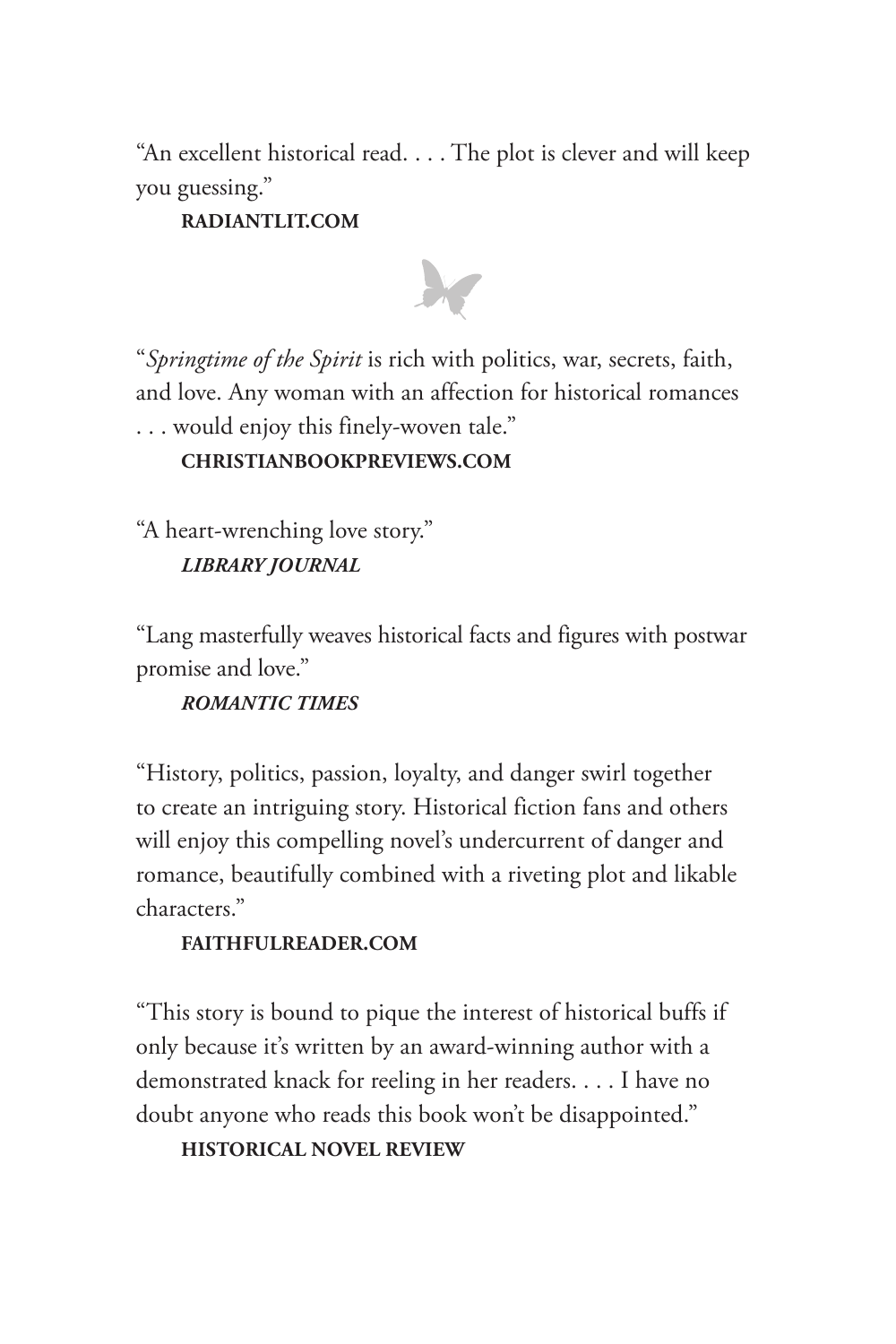

# BEES IN THE BUTTERFLY GARDEN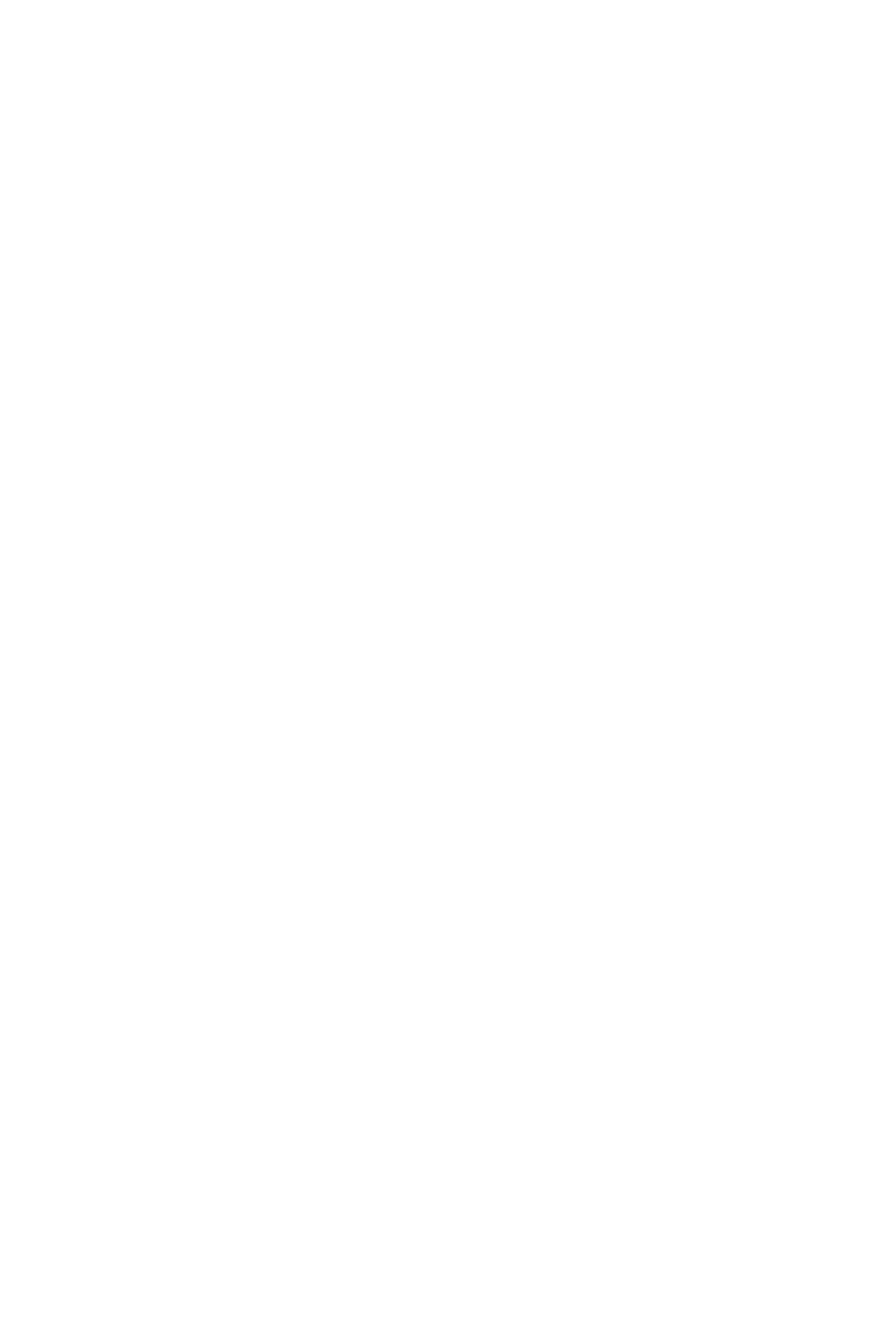

# Bees in the Butterfly Garden



Tyndale House Publishers, Inc. Carol Stream, Illinois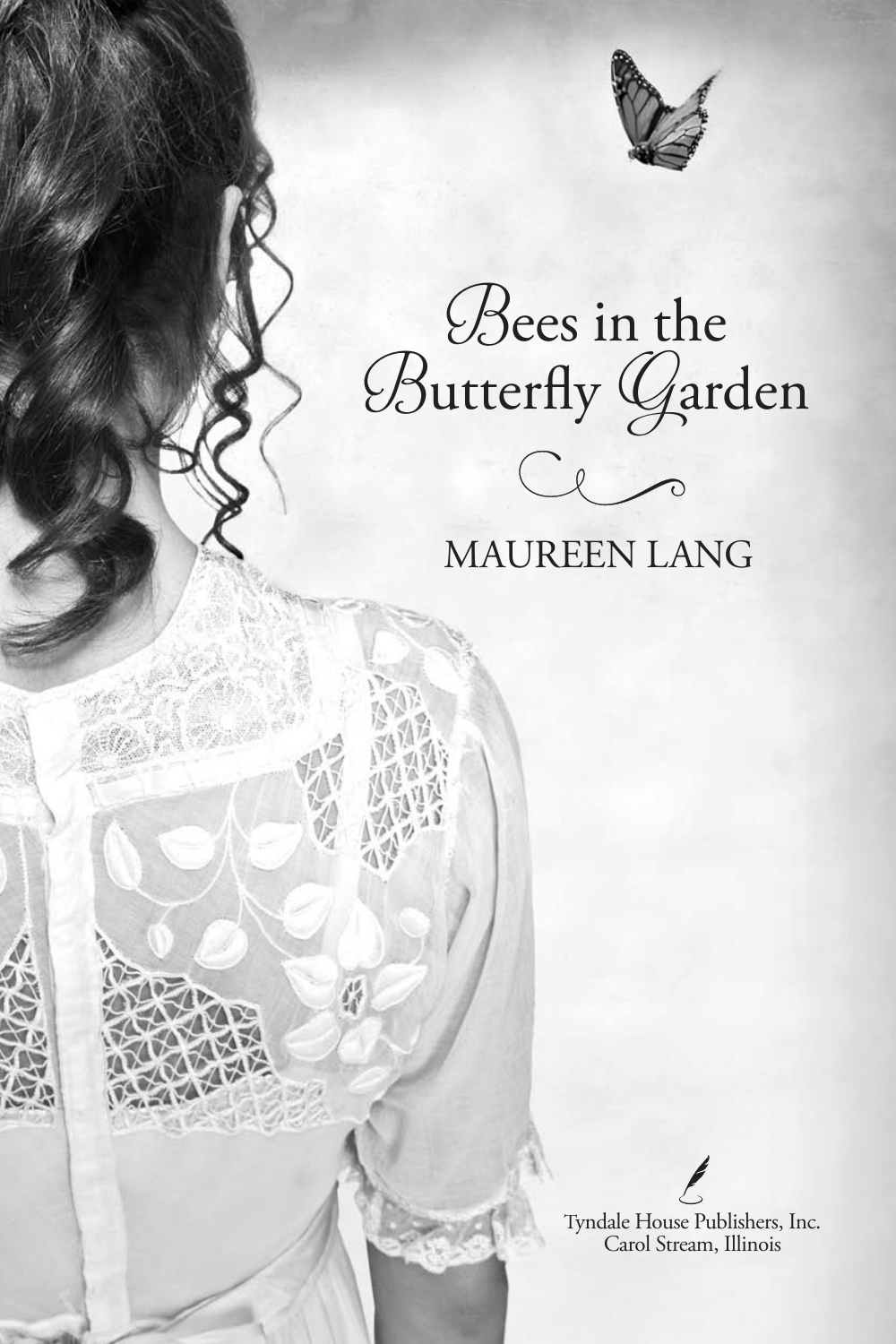Visit Tyndale online at www.tyndale.com.

Check out the latest about Maureen Lang at www.maureenlang.com.

*TYNDALE* and Tyndale's quill logo are registered trademarks of Tyndale House Publishers, Inc.

*Bees in the Butterfly Garden*

Copyright © 2012 by Maureen Lang. All rights reserved.

Cover photograph of woman taken by Stephen Vosloo. Copyright © Tyndale House Publishers, Inc. All rights reserved.

Cover border graphic copyright ©Tanja Krstevska/Shutterstock. All rights reserved.

All other cover photographs copyright © Stephen Vosloo. All rights reserved.

Author photo copyright © 2005 by Jennifer Girard. All rights reserved.

Designed by Stephen Vosloo and Beth Sparkman

Edited by Sarah Mason

Published in association with WordServe Literary Group, Ltd., 10152 S. Knoll Circle, Highlands Ranch, CO 80130.

Unless otherwise indicated, all Scripture quotations are taken from the *Holy Bible*, New Living Translation, copyright © 1996, 2004, 2007 by Tyndale House Foundation. Used by permission of Tyndale House Publishers, Inc., Carol Stream, Illinois 60188. All rights reserved.

Scripture quotations marked NIV are taken from the Holy Bible, *New International Version*,® *NIV*.® Copyright © 1973, 1978, 1984, 2011 by Biblica, Inc.™ Used by permission of Zondervan. All rights reserved worldwide. www.zondervan.com.

*Bees in the Butterfly Garden* is a work of fiction. Where real people, events, establishments, organizations, or locales appear, they are used fictitiously. All other elements of the novel are drawn from the author's imagination.

#### **Library of Congress Cataloging-in-Publication Data**

```
Lang, Maureen. 
  Bees in the butterfly garden / Maureen Lang. 
     p. cm. — (Gilded legacy) 
   ISBN 978-1-4143-6446-9 (softcover) 
  1. Upper class—Fiction. 2. Boarding schools—Fiction. 3. Family secrets—Fiction. 
4. Thieves—Fiction. 5. New York—Fiction. I. Title. 
  PS3612.A554B44 2012 
  813'.6—dc23 2012004757
```
Printed in the United States of America

18 17 16 15 14 13 12 7 6 5 4 3 2 1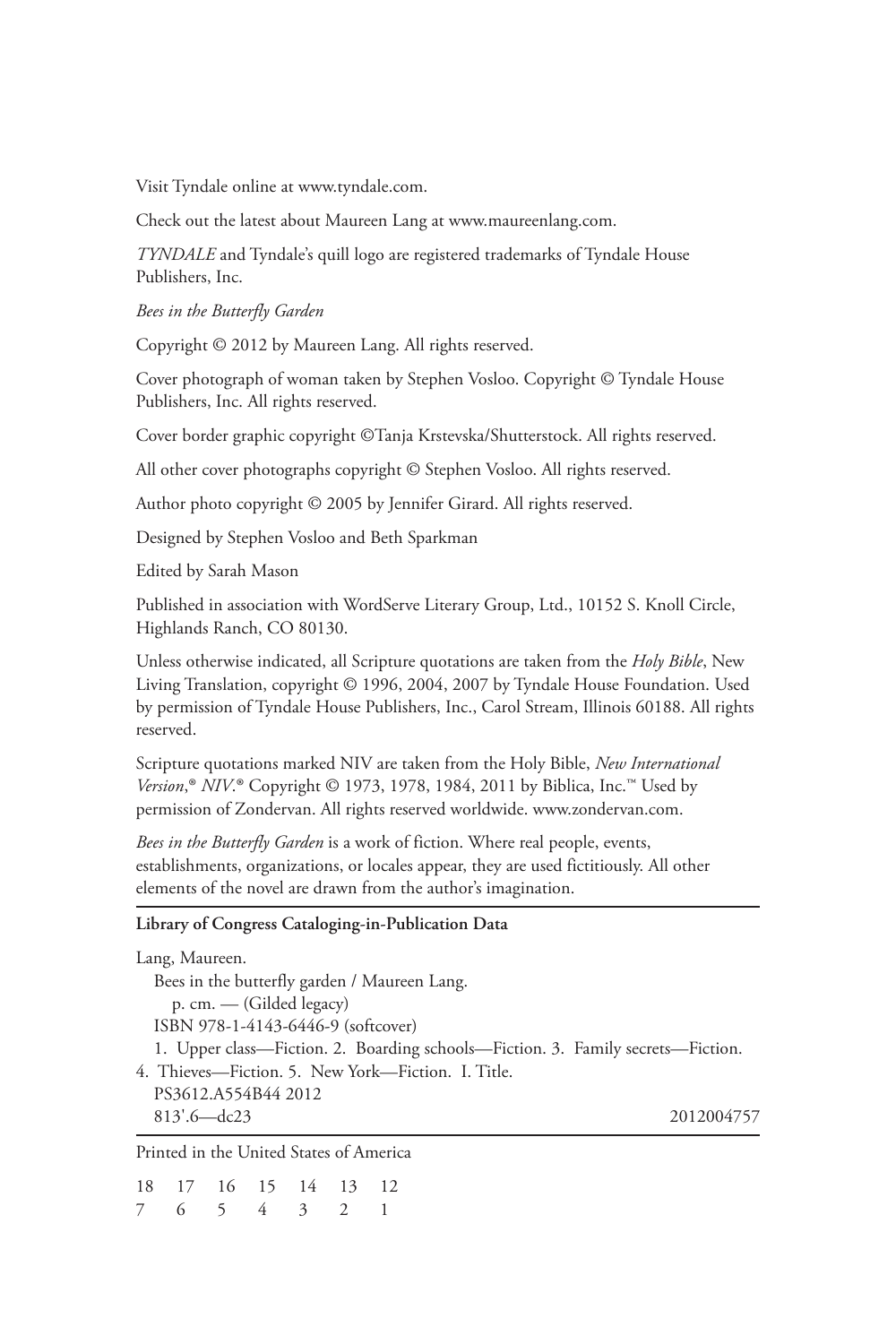# PROLOGUE

A young lady of impeccable decorum never appears outside her home unchaperoned, uncoiffed, ungloved, or unhappy. *Madame Marisse's Handbook for Young Ladies*

April 1879 Along the Upper Post Road, Connecticut

FREEZING RAIN PELTED Meg Davenport. Though her cloak was thoroughly sodden, along with the hem of her gingham skirt, she refused to think about her misery. *This is my last chance. All the blasted rain in the sky won't stop me now.*

A glimmer of warm hope stirred inside when she peered ahead instead of watching her own slippery steps. People, horses, carriages. She'd jumped from the back of a farm wagon nearly a mile ago when it had turned off the main road, and here at last was her first destination—the roadhouse near the train station.

Meg hurried into the modest one-story building, squeezing through the crowd but keeping her hood so low that she could barely scout an opening in the room. Though she wanted to, she wouldn't dare remove her wet cloak. She'd promised herself not to take any risk of being seen, at least not until reaching safe anonymity in the thick of New York City.

So she clutched her travel bag to her chest and pressed on,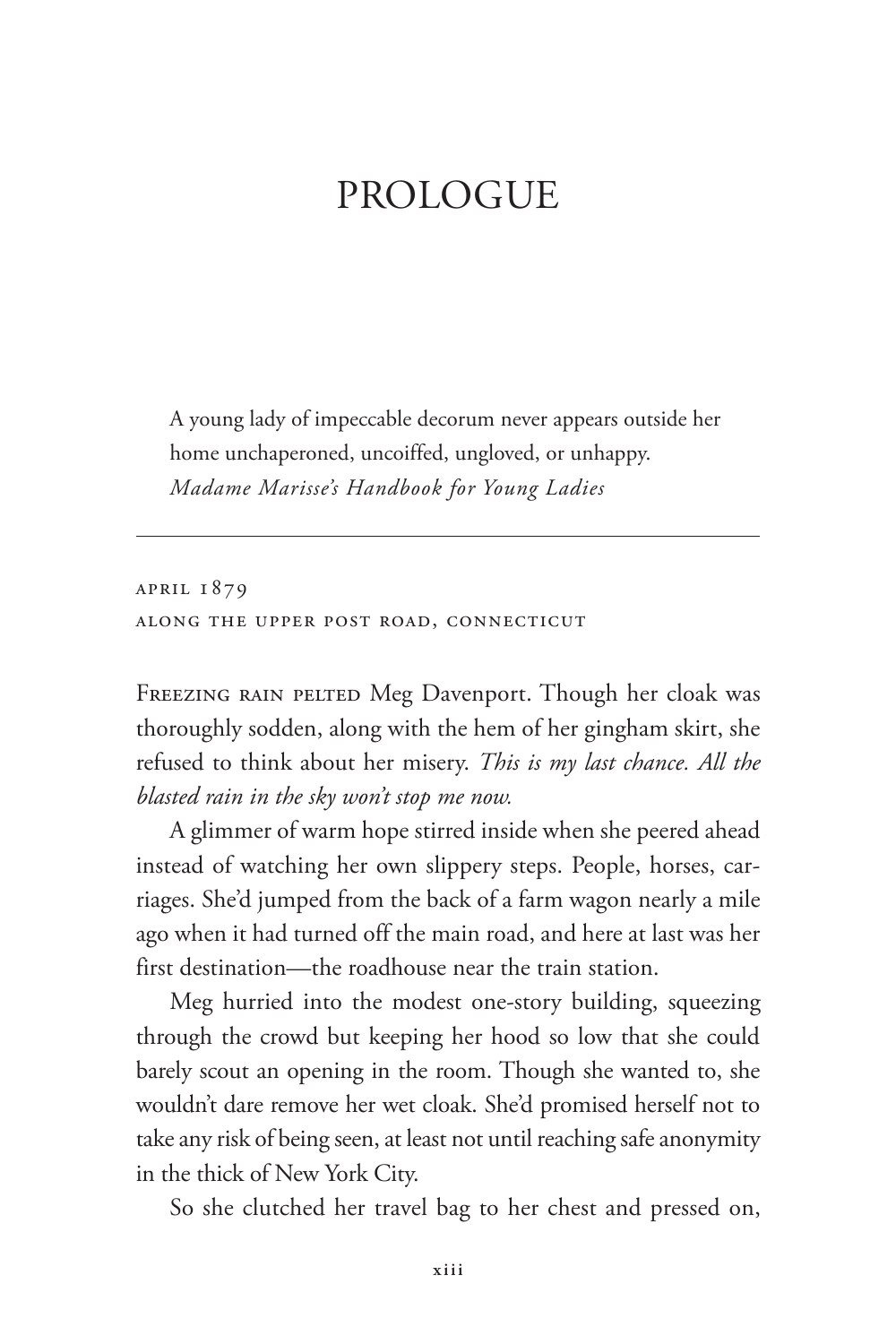hoping to find a spot against the wall. She didn't worry her satchel would be grabbed as much as she feared that dropping it would mean certain trampling in an effort to retrieve it.

It was warmer in here than waiting outside for the train; there was no doubt about that. But the smell of the place almost sent her back out anyway. Besides the odor of smoky wood from a fireplace and burnt onions from the kitchen, smells of many other sorts came from those who, like her, had sought shelter from an icy April rain. Such smells as Meg had never, in all her fourteen years, been subjected to. Unwashed bodies simply weren't tolerated, even among the school staff with whom Meg was rarely allowed to mingle. How long would she have to wait for the train to take her on the next leg of her journey?

*Journey.* The word tripped her thoughts. *Flight* was more fitting. Fleeing to New York City, where she would be free to do as she pleased, dress as she pleased, eat as she pleased, talk to whomever she pleased. In short, free to *be* whomever she pleased. She'd saved enough allowance money from her father to be entirely independent, at least for the few days it would take her to find employment.

Finding a spot near the fireplace to dry out her cloak would be impossible, judging by the cluster of people already doing the same amid the flicker of firelight casting them all in silhouette. So she followed her nose instead, hoping a place nearer the kitchen might provide preferable odors to those from the press of people. Warmth from the stoves would dry her cloak just as nicely.

Whatever sustenance the roadhouse offered held little appeal to Meg. She'd eaten a full breakfast shortly after setting out, of cold but tastily spiced beef on the same pure-white bread she'd enjoyed ever since Mrs. Hale had been hired as head cook some years ago. Her specialty was baking. A hard-cooked egg and a flaky blueberry muffin had followed, all washed down with the tea Meg managed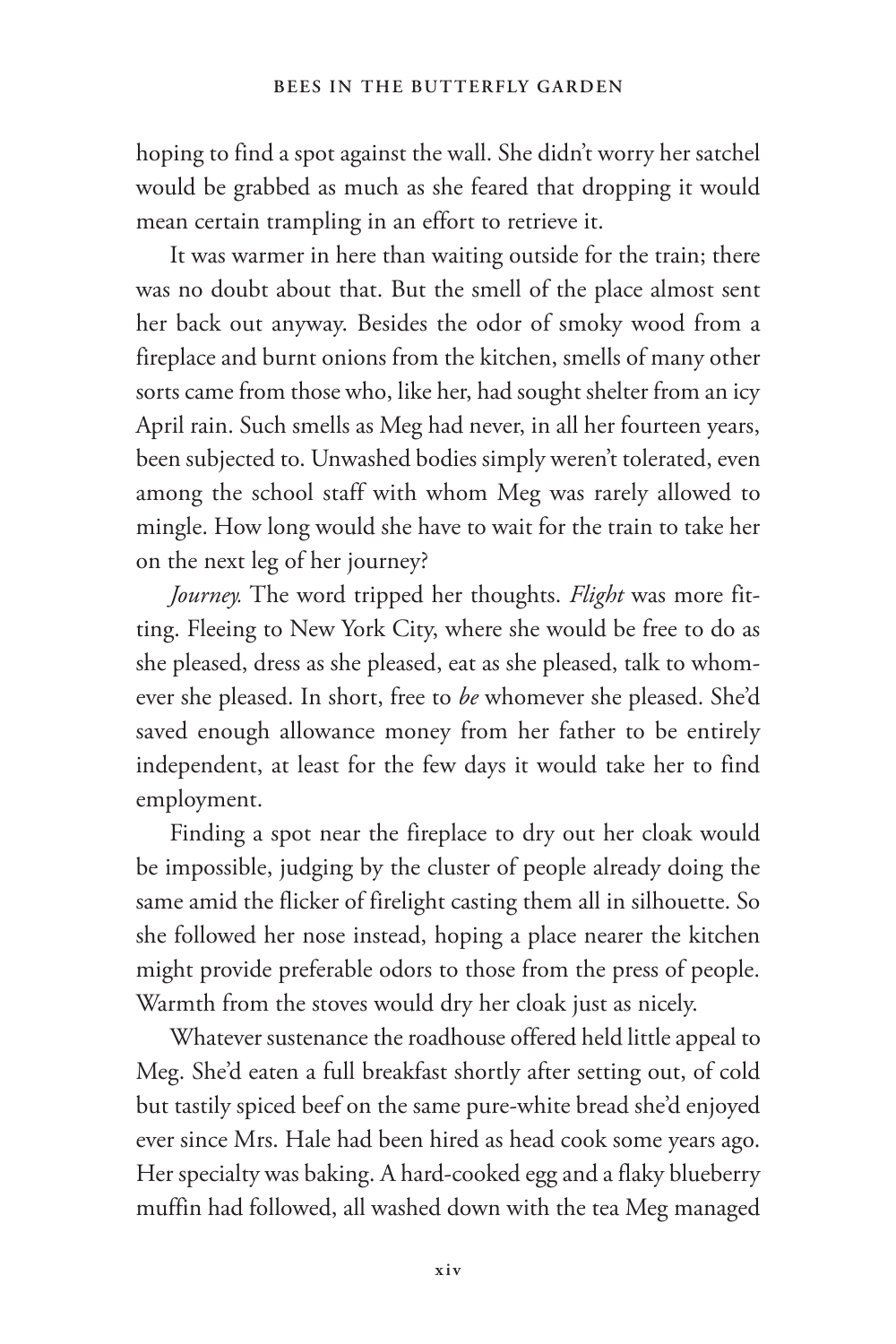#### **Maureen Lang**

to carry in a pouch she'd stolen from one of the school's liverymen. The container had an odd scent to it when she'd first added her tea, something along the lines of the peach cordial that was kept under lock and key. But as Meg had taken her first sip from the pouch, she hadn't minded the flavor the tea acquired from whatever dregs were left behind.

Meg still had a bit of food left. Another sandwich, a sourdough biscuit, and some of the most flavorful cookies served by the exclusive Madame Marisse's School for Girls. They were, in fact, created from a recipe each girl was awarded upon graduation, to be given to whatever kitchen staff awaited her. A signature teatime addition only alumnae of Madame Marisse's were known to serve. If Meg had a mind to, she could probably sell the ones she'd wrapped in a napkin to any one of the roadhouse patrons and make enough money to buy a full meal right here and now.

But she only clutched the bag closer as she found a free place by the wall and pulled back her hood just enough to assess her surroundings.

Her gaze froze on a familiar figure. Mr. Pitt, the oldest, grouchiest liveryman who ever lived. The very person from whom Meg had stolen the pouch she'd used for her tea.

She was ready to bolt when she realized he hadn't seen her. She heard some of his words through the din of the crowd because he was speaking over the noise himself.

"About this height." He held up a hand, just below his own rounded shoulders. "A girl. Fourteen. Blue eyes. You wouldn't miss that—the eyes, I mean."

But the woman he addressed, wearing an apron and a servant's cap, only shook her head, then moved away with a mug-laden tray balanced on her palms.

Meg pulled the hood lower again. Blast her eyes to make her so easily identifiable—just like her father's. Blast him, too. It was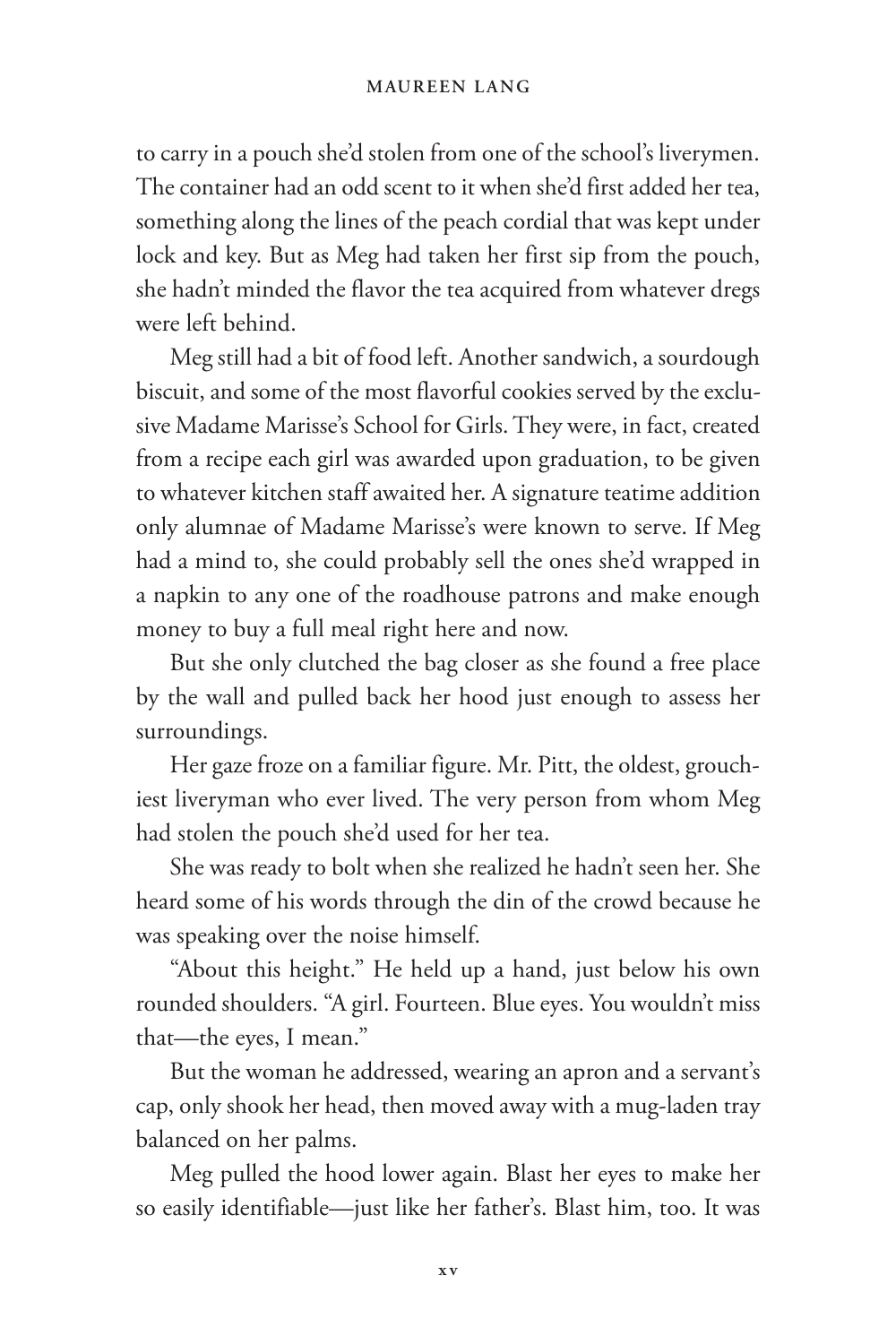his fault she had to run away. He was the one who made sure she stayed in that blasted school.

*Blast, blast, blast.* It was a word Madame Marisse had more than once reprimanded Meg for using.

Blast . . . *everything*.

The door through which she'd entered was on the other side of Pitt. There must be another way out . . . perhaps from the kitchen.

But no sooner had she slid into the kitchen than a woman raised her voice, shouting nearly into Meg's ear.

"You can't be in here, dearie. Have a seat, and we'll serve you as soon as we can."

Then the serving girl ushered Meg out, making sure the door swung closed behind her.

Meg stole another glance at Mr. Pitt. He was already looking around; even if he didn't see her face, she knew that when he spotted a girl of the right height, cloaked and alone, it would mean the end of her dreams. Her heart pounded and heat rushed to her limbs, preparing to transport her away.

But she froze; too many people made running impossible.

The nearest table offered barely a single spot of clear space, and there was no empty chair in sight. Meg crouched at its side as if she were part of the group seated. She could see only a portion of the table itself, too afraid to pull back her hood to see the faces of those she joined.

"Mama! Who's that?"

Meg spied the child next to her, who pointed one wobbly finger her way.

"Shh! Hush!" Meg tilted her head back to see beyond her hood: other children and adults—parents, no doubt, and grandparents, too—all staring at her. Clearly she needed to speak. "I—I wonder if you would permit me to join you?"

Her perfect diction did little to impress them; she saw that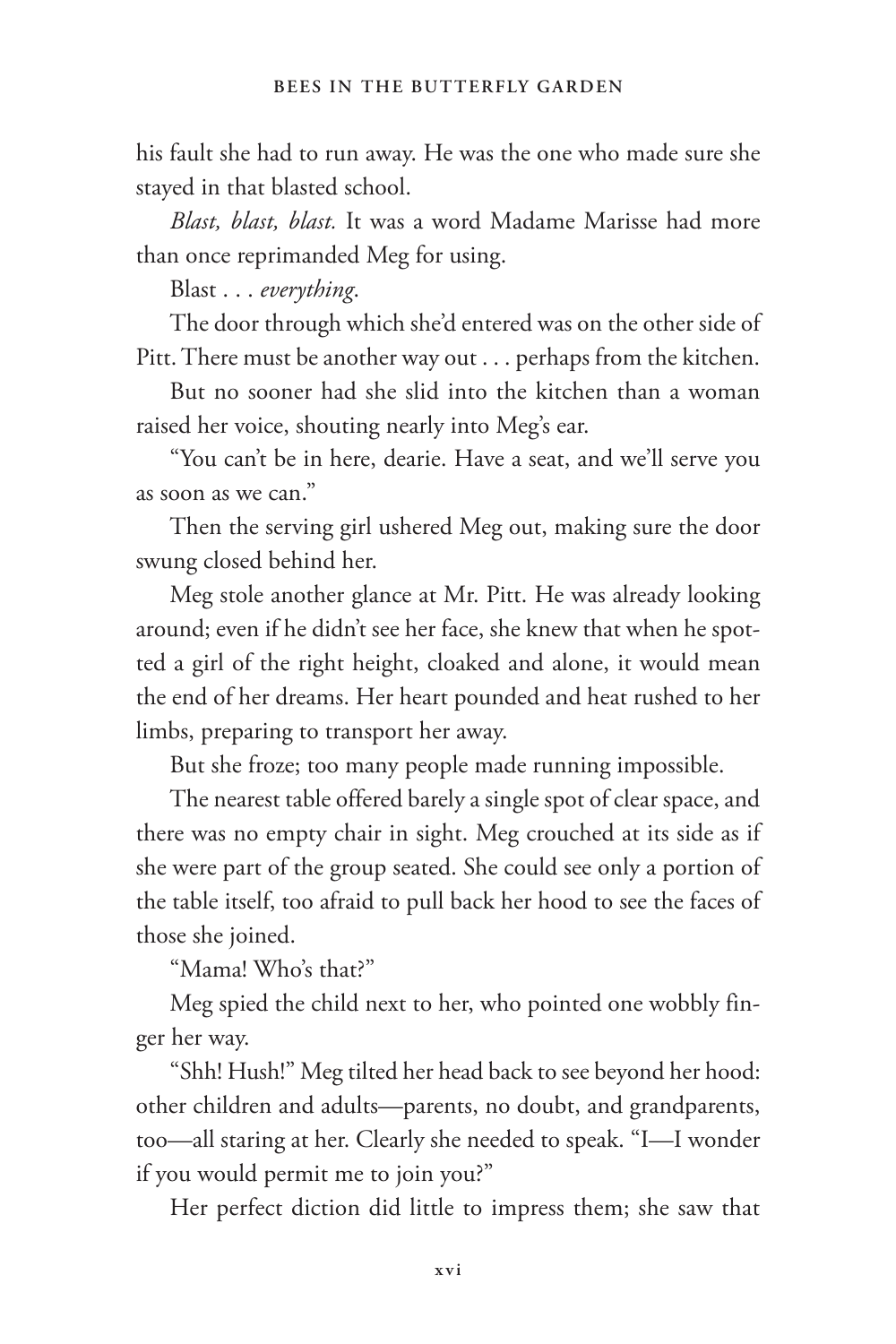immediately. She must appear to be the invader she was, though this was hardly a private table.

Perhaps she could crawl *under* the table—

But it was already too late.

A hand from behind cupped her elbow while another pulled back her hood.

"Don't you think you've gone far enough this time, Miss Meg?"

Perhaps if the room hadn't been so crowded, Meg might have sprinted away. Perhaps if Mr. Pitt hadn't such a strong hold on her arm, she might have succeeded.

Or perhaps if she thought she could get away—though every previous attempt to escape had failed as well—she might have resisted.

But today's venture had been her best effort, and she'd promised herself it would be her last. Her heart—the very heart that had thrummed at the thought of escape—now sailed to the lowest corner of her being. Trapped.

She'd gotten farther than ever before; there must be something to be said for that, anyway.

*Blast.*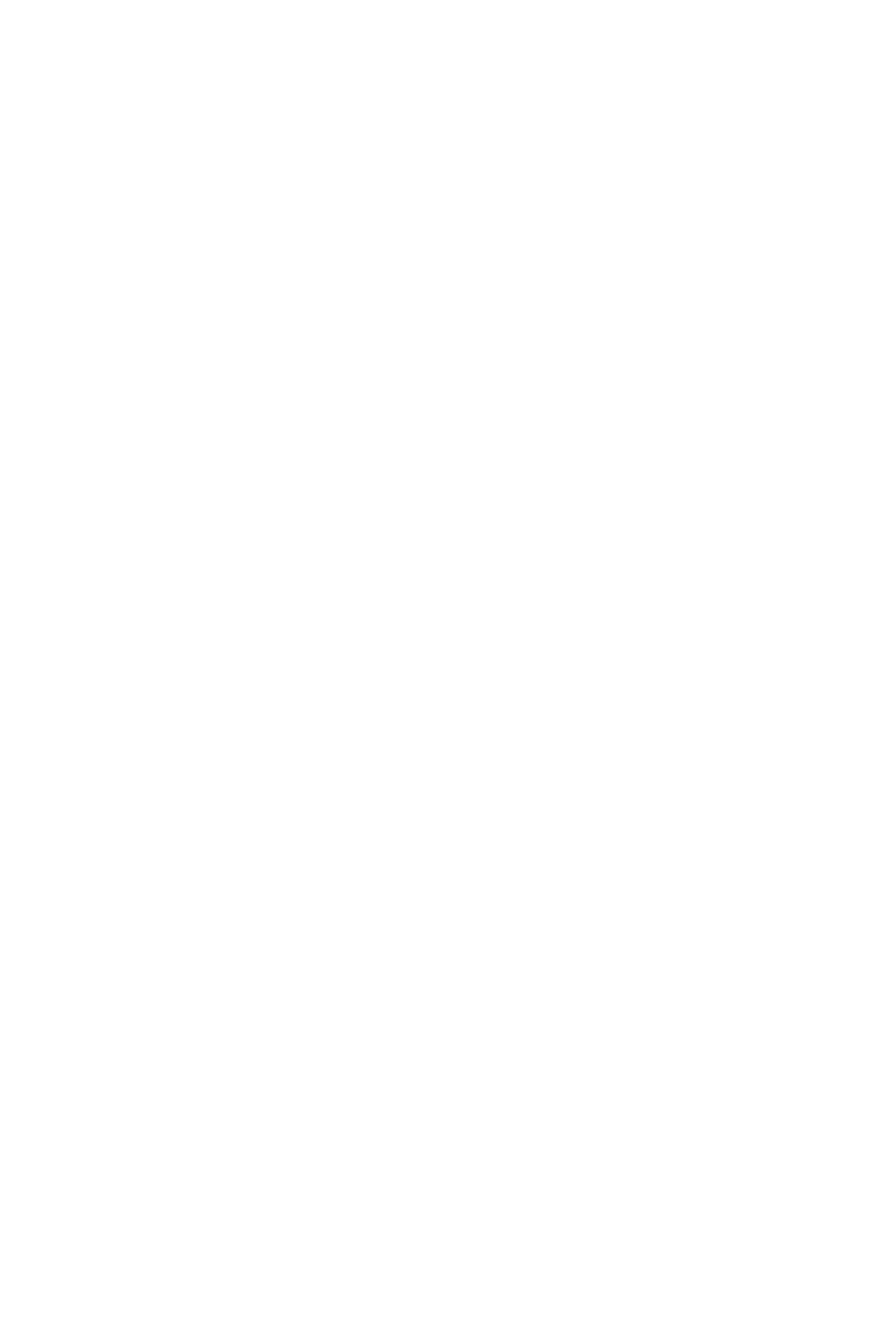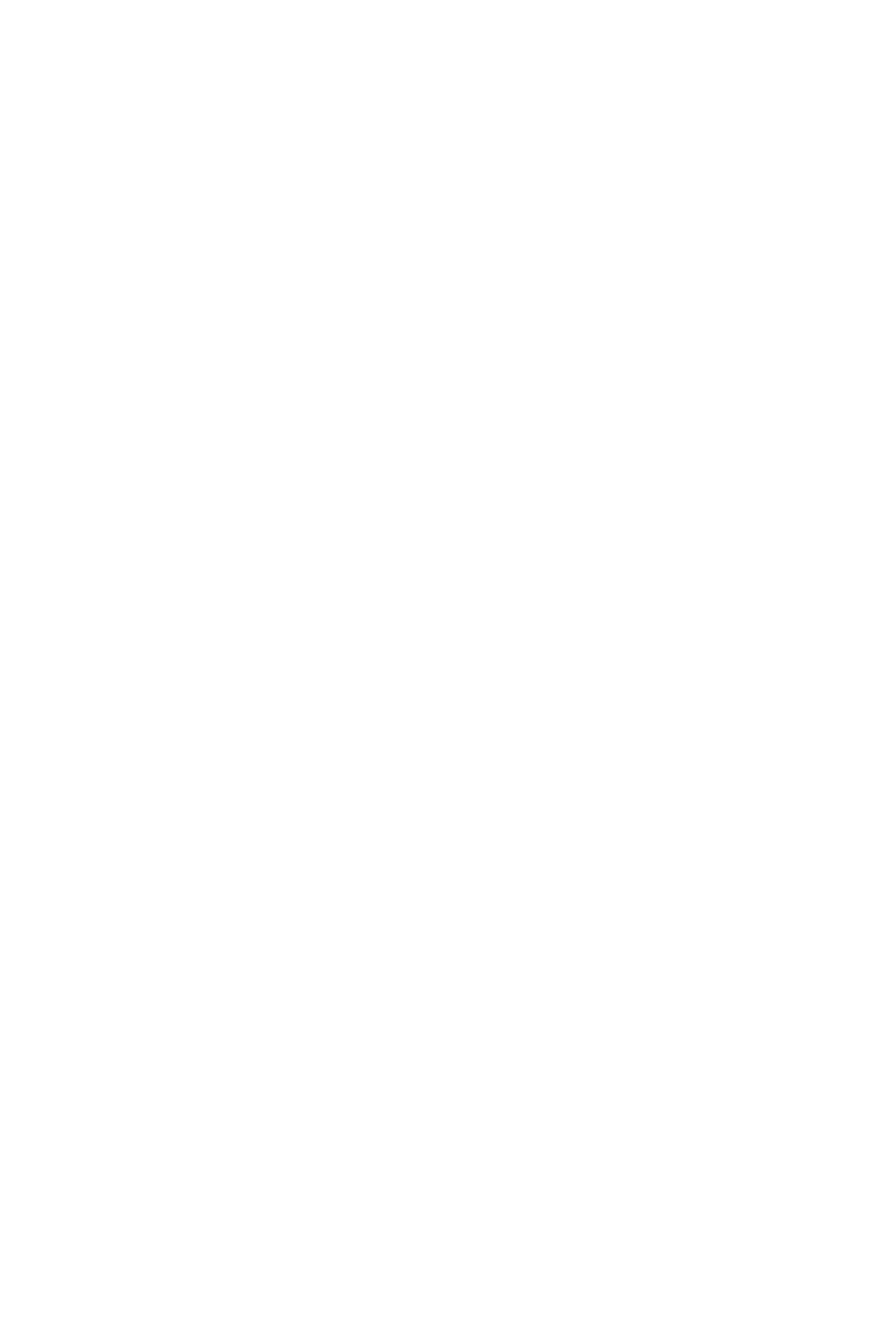1

A young lady who attains the grace of self-discipline rightfully earns the admiration of others. Indeed, her place in genteel society will not be won without it.

*Madame Marisse's Handbook for Young Ladies*

New Haven County, Connecticut Four years later

Meg Davenport stood barefoot on the warm, loose garden soil. She watched a butterfly hover on a breeze above the garden as if it danced before a banquet, contemplating which nectar to sample first. Yellow celandines, purple coneflowers, or red verbena? Not far off, the sweet briar rose beckoned, trimmed with a skirt of pinks and zinnias. All planted under Meg's direction to attract butterflies of every sort.

She knew this butterfly. As a caterpillar he had, along with so many of his butterfly siblings and moth cousins, undoubtedly been hosted among the clover beds or colorful sweet peas that festooned the white columns of the gazebo where Meg often sat. But while many of the moths and butterflies boasted shades of black and white and gold and orange, this one lit a delicate shade of blue as the sun blended its sheer wings with the summer sky. How she wished she could fly like him, beyond the walls of the school,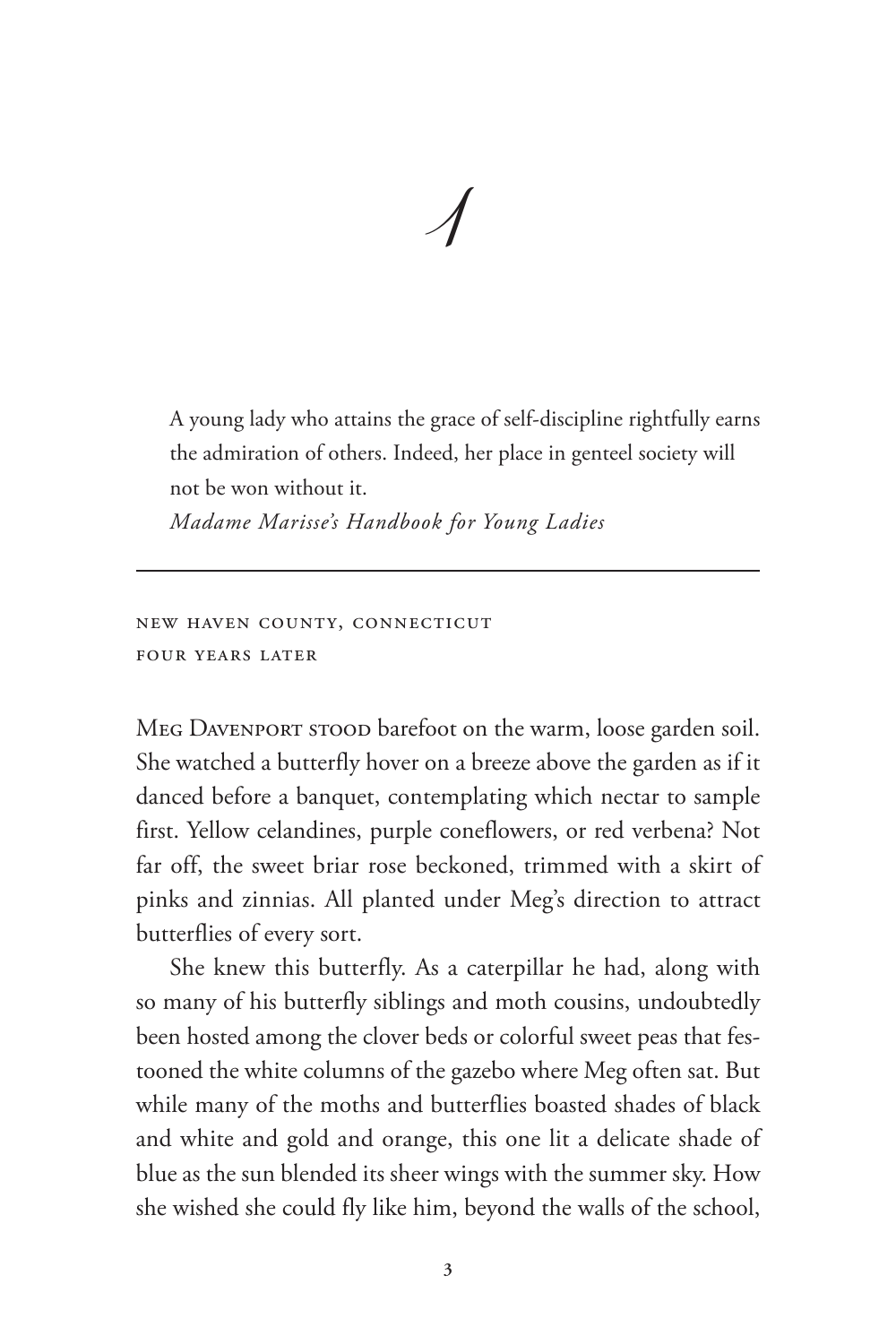and see what the world looked like from a butterfly's view. It had been so long since she'd let herself dream of such things that she'd nearly forgotten how.

Perhaps it was as silly a whim for herself as for this pretty blue butterfly. He wasn't as adventurous as the others. She'd seen him before and knew he rarely floated beyond the edges of the garden.

She bent to remove another weed, although if Madame Marisse were still alive, she'd have quietly but firmly directed Meg back to the gazebo to merely enjoy what even she had called "Meg's garden." Even with the school nearly empty for the off-season, there were others employed to do such menial tasks as pulling weeds. But Meg enjoyed the satisfaction to be found in keeping the garden pure of anything but what she'd intended for it to present. Besides, the earth was softer than any carpet beneath her toes.

"Meg!"

Hazel Hibbit beckoned, but beside the stout school matron bustled her sister, Beatrice. Meg smiled, far from alarmed. The Hibbit sisters were forever distressed about something, perhaps more often now that Hazel had become the matron. Meg added the weed to the others she'd collected and set to the side for the gardener to remove, then stepped back onto the grass.

"A message!" Hazel called.

"Yes!" Beatrice added. "For you!"

Curiosity stirred, Meg held the puffed flounces that trimmed the bottom of her silk day dress out of the way to wipe her feet on the downy lawn. Obviously it wasn't a letter from a former schoolmate, an invitation to a soiree, or even a note from some prospective beau. Such things wouldn't have warranted any more attention than to be left with the others upon her silver card holder by the door.

Only a message from one person would hasten Hazel's step and add a bloom to Beatrice's cheeks. It must be from Meg's father.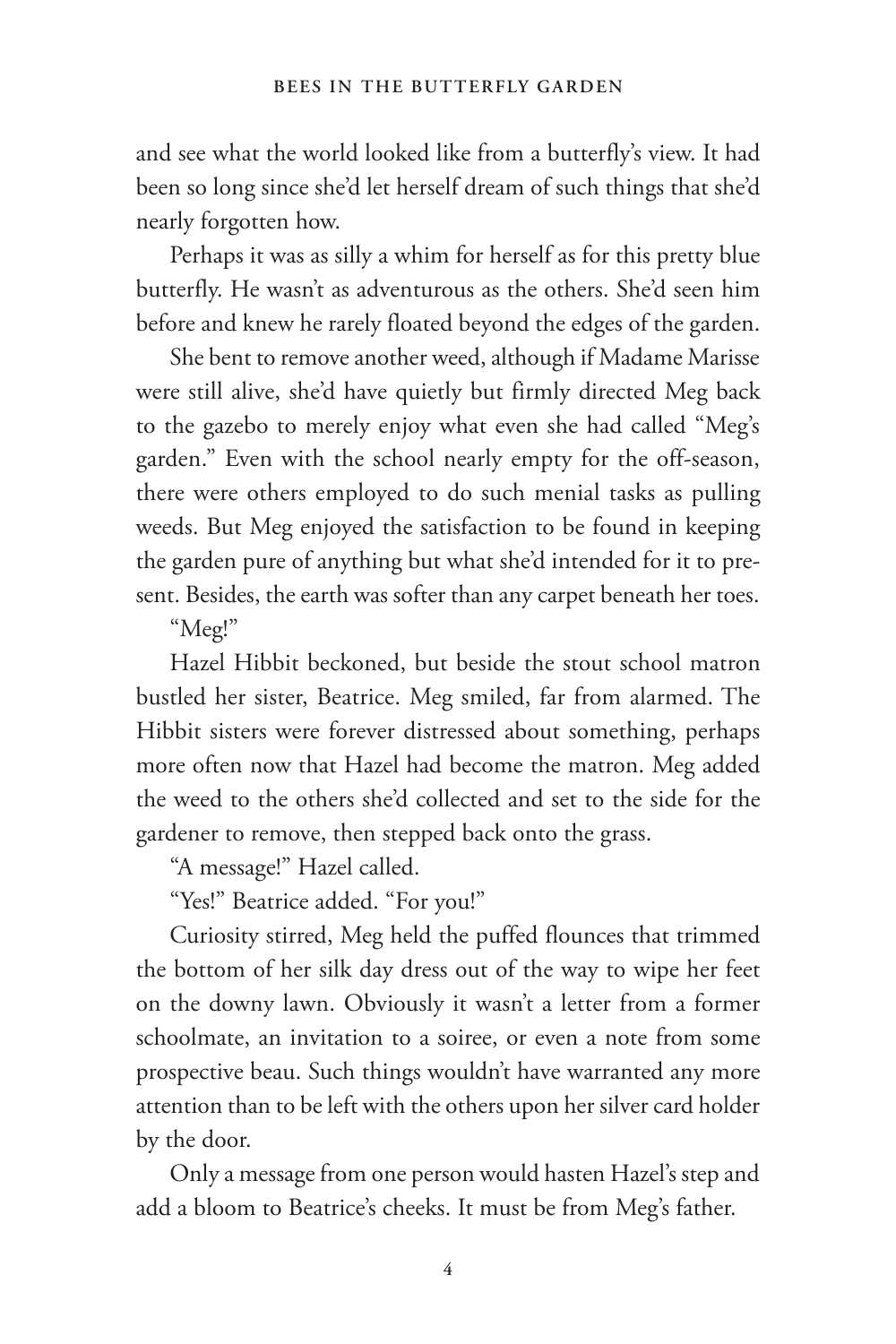#### **Maureen Lang**

"Open it, child! Look, it's bordered in black."

Meg reached for the sealed envelope. Indeed, the stationery was outlined in black, though her name was written neatly in the center where the paper had been left white. She tore it open, seeing it was dated that very day.

*June 7, 1883*

*Dearest Meggie,*

*I write to you today with a heavy heart and unsteady hand. Your beloved father passed on to his reward this very day. I will, of course, see to all the arrangements of his burial. Please be assured he did not suffer but breathed his last in the peacefulness of sleep.*

*Respectfully,*

*Ian Maguire*

"He's dead." Meg's words, like her heart, were untouched by the news. So it was over. Her hope that he would one day arrive knowing how to be a father to her, or to share with her anything of the family to which she was bound by blood.

"Your father?" Beatrice's voice was usually high-pitched, but just now piercingly so. "He's—he's gone?"

Meg nodded, folding the note and slipping it back into the envelope. She walked past the sisters, back to the three-story house that had once ranked among the finest Federal estates on the hills between Boston and New York. For the past twenty-five years, this home had been one of the most expensive, exclusive schools in New England. One that taught European grace and manners to the next generation of accomplished wives and mothers, all under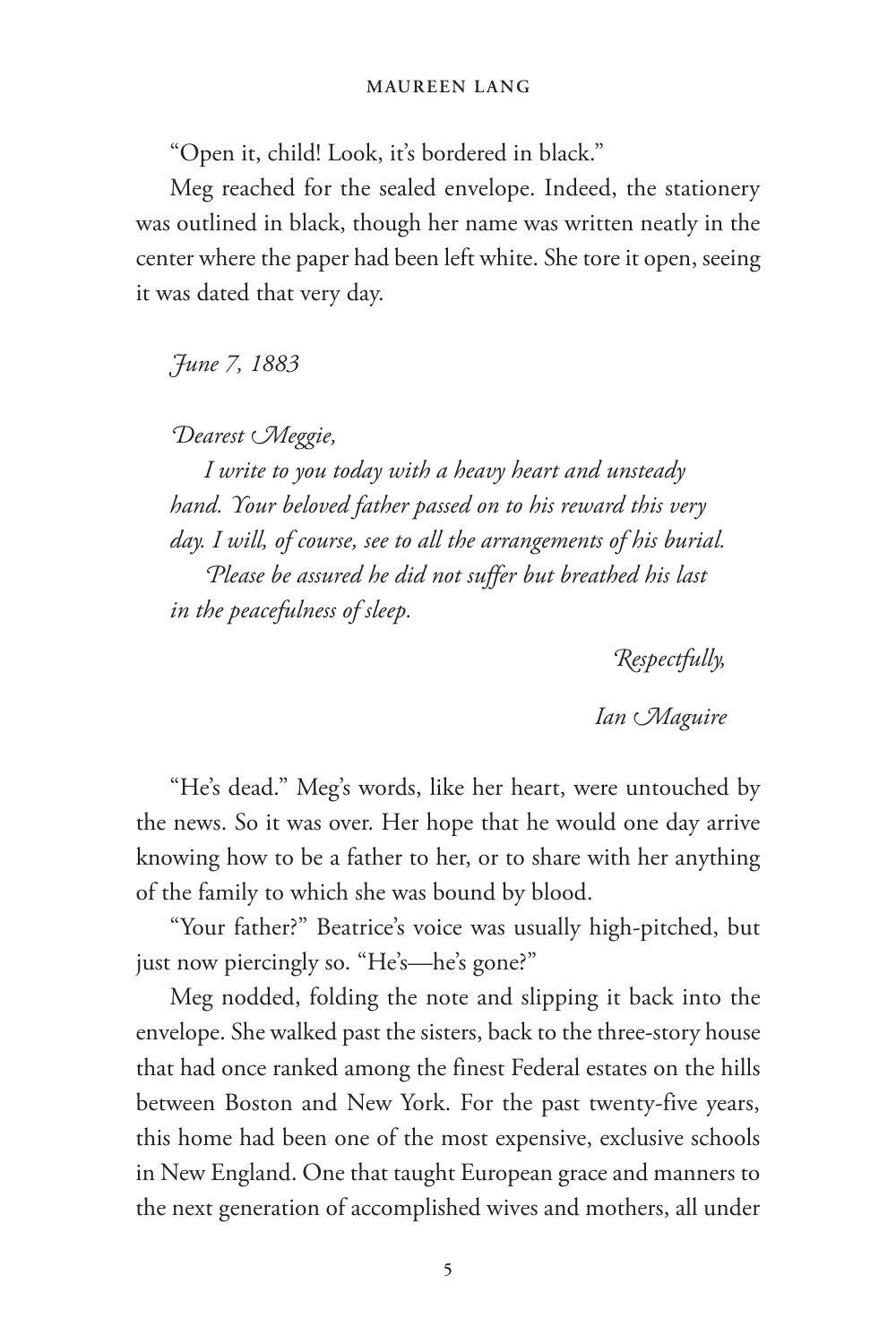the far-reaching umbrella of Christian love. Even after Madame Marisse died two years ago, the staff had carried on in her absence so that it was still regarded as one of the finest schools along the East Coast.

Beatrice fluttered behind Meg, taking one of her arms. "Oh, dear, we're so very sorry for the news!"

"Yes, of course we are," Hazel added, reaching for Meg's other arm. "How sad the world has lost such a gentleman."

Indeed.

Meg stepped up to the porch that served as the entrance to the back of the school, walked past the sunroom, where she and countless others had learned not only the art of watercolor and charcoal drawing, but the art of conversation and genteel manners. Here they had been taught how to be demure yet confident, all the while reminded of the delicacy of a woman's constitution and the greater delicacy of a woman's reputation. She passed the music room, where she'd learned not only to sing and dance and play piano, but the history of musical elements as well, because Madame Marisse had believed in the depth as well as the breadth of knowledge—at least as it pertained to becoming an asset to a husband. And she continued past the sitting room, where she had rested after lawn tennis or horseback riding or long afternoon walks. Or had spent time with the mundane to the profound, from idle embroidery to discussing the greatest literature known to man. Where she'd prayed with other students and the staff alike in English as well as French. Because Madame Marisse had believed in educating the whole person, physically, intellectually, and spiritually.

Meg passed all the rooms in which she had been a student, a friend, a protégé. But never a daughter.

In the front hall, at the foot of the stairs, she turned back to the sisters. "Thank you for your concern, but I wish to be alone for now."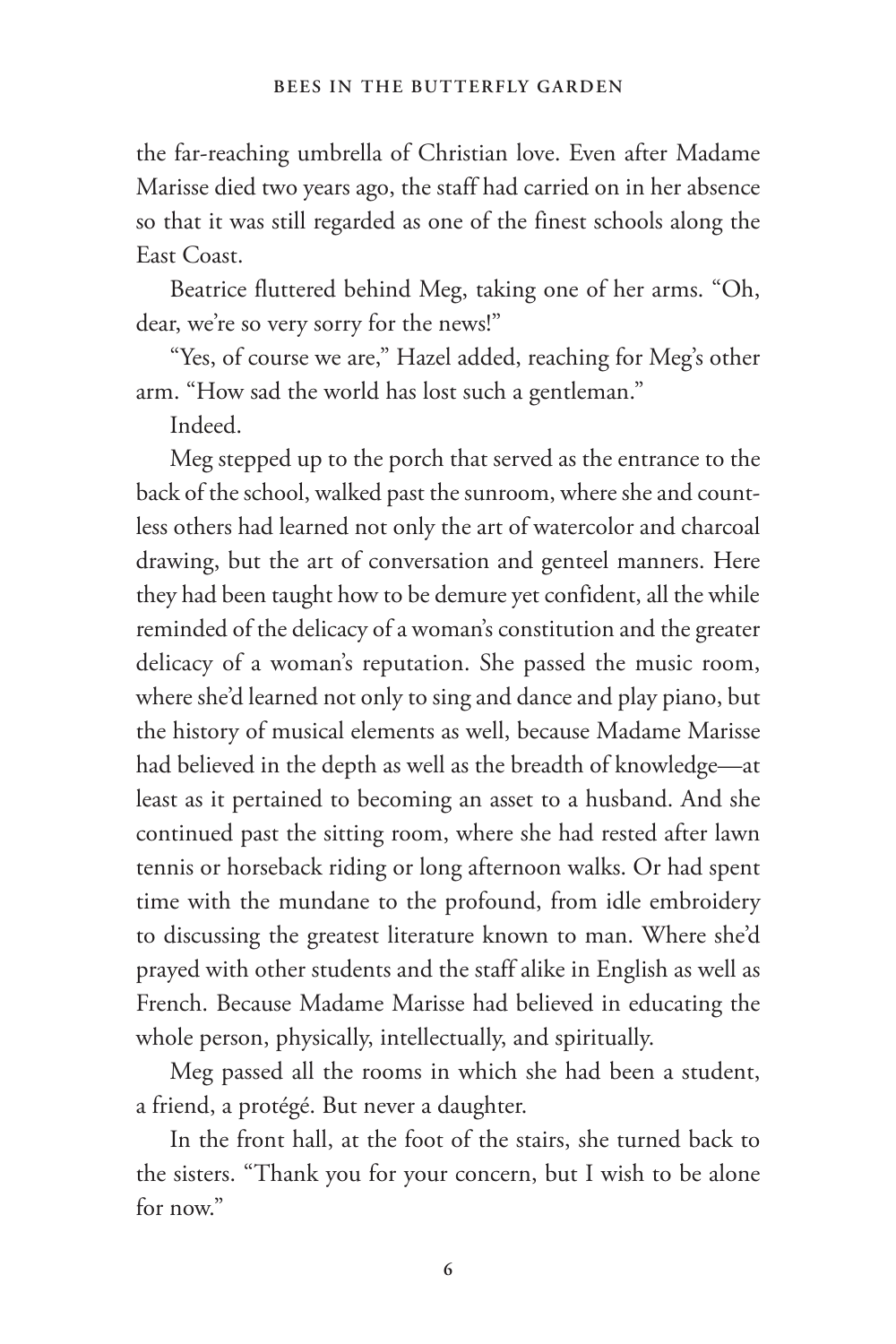"Oh yes, of course," Beatrice said.

Meg put a foot on one stair, then another, realizing for the first time that she'd left her shoes in the garden. But they didn't matter now.

"But . . ."

One hand on the polished walnut handrail, Meg turned back.

Hazel looked up at Meg with the oddest expression, one of uncertainty rather than sympathy.

The look disappeared as Hazel turned away. "It's too soon, my dear. Never mind. Go upstairs, and we'll talk when you're ready."

"Pertaining to what?"

Hazel faced Meg again. "Pertaining to your father, dear."

"There is nothing to be said."

"You'll want to go to his funeral, of course," Beatrice said.

Meg shook her head. "Even if I did, I wouldn't know how. That boy—" She amended her thought of him; the last time she'd seen Ian Maguire, he *had* been a boy, but surely he was as grown as she by now. "A Mr. Maguire will be attending to all of the details."

Hazel pulled at the bottom of her cuirass bodice, which shifted despite the finest of corsets beneath. It would fit even tighter by the end of summer, during which time Hazel annually added a few pounds, eating quantities she would never permit herself—or others—to consume while school was in session. "Yes, well, that isn't exactly what I meant, but we needn't discuss anything right now."

Meg descended the two stairs she'd mounted. The school was newly quiet with only her and the sisters there, besides the reduced year-round household staff.

"If there is anything to be said regarding my father's death, Miss Hibbit, you might as well tell me now. Has it something to do with my place here?"

"Oh no, of course not!" Beatrice spoke before Hazel could, shaking her head and taking one of Meg's hands, patting it. She

**7**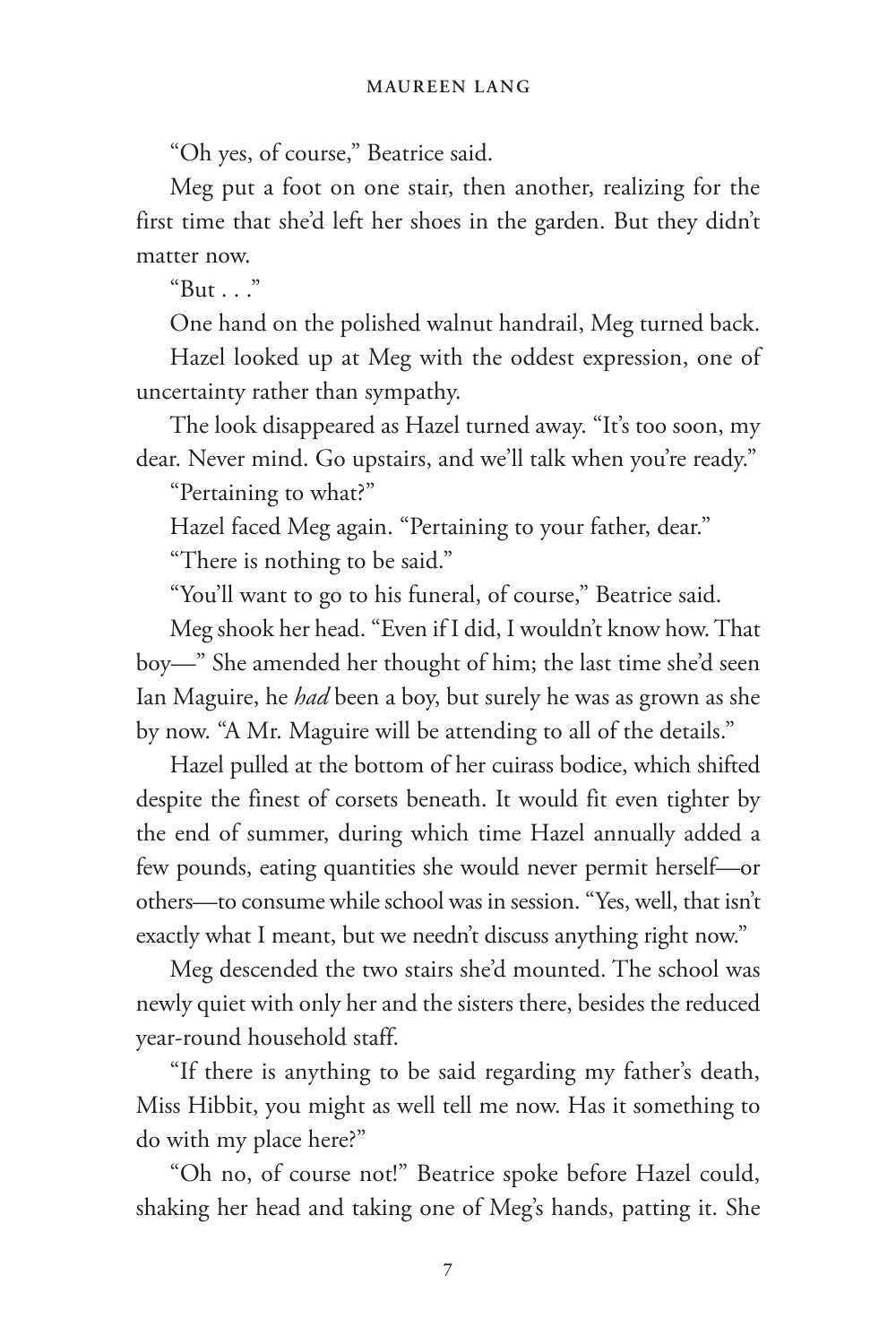was as wont to be thin as her sister was to be plump. When the students returned in the fall, one sister would eat with those whose diets were curbed, while the other ate with those whose diets were embellished. At the end of every summer they were able to provide guidance and personal example for those girls who had to work at becoming the ideally sized debutante.

"Your position is secure as long as you like," Beatrice added. "Madame Marisse made that so very clear, you know, before . . . well, before she passed on."

Meg turned her eyes back to Hazel, and as so often happened when Meg leveled a gaze at anyone, man or woman, Hazel let her own stare linger. It happened because of the color of Meg's eyes; she knew that. The eyes she'd inherited from her father. Eyes that people simply wanted to peer into.

Hazel took Meg's other hand, leading her from the hall and back toward the wide, curved threshold into the parlor. It was a large room appointed in the finest fashion: furniture designed by such famous people as Phyfe, Lannuier, and Roux; side chairs and sofas and a pair of French ladies' desks trimmed with inlaid mahogany; and nearby, a rococo center table of marble and rosewood offering an inviting surface for a silver tea set imported from London.

Hazel headed to one of the desks. "I wonder if you might think this a bit sudden, considering the news has had but a moment to make an impression."

Meg stared at Hazel, wondering if the older woman truly believed her own words. Did she think Meg's lack of emotion was simply because her father's death hadn't sunk in yet? Did she expect Meg to mourn a man she barely knew? Other women might not have been immune to the charms of John Davenport, but unlike them Meg had never once wanted to simply stare at his handsome face.

"What is it you'd like to say about the matter, Miss Hibbit?"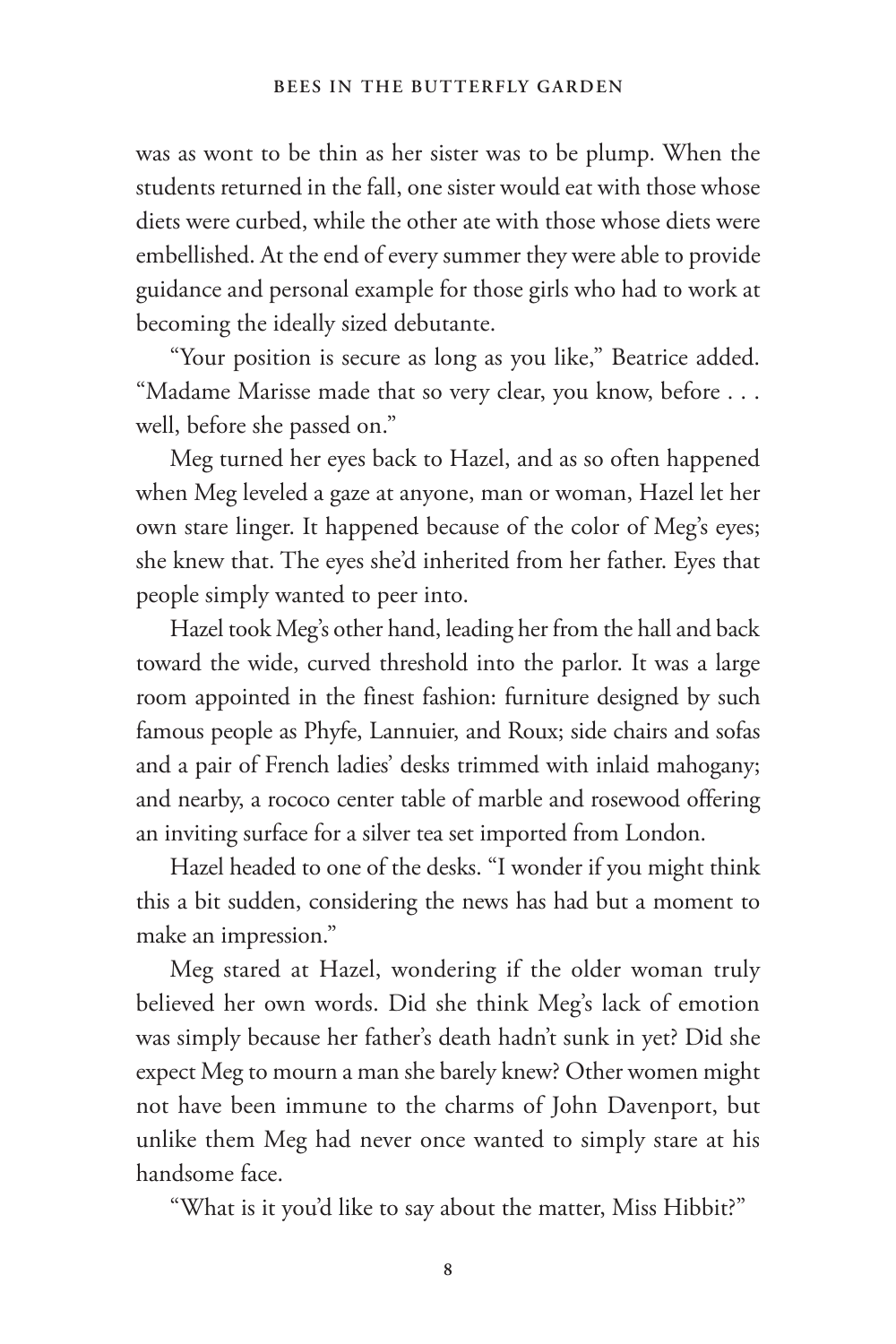#### **Maureen Lang**

Hazel looked from Meg to the desk beside her, the one used only by the staff. Meg expected, one day, that she would use that desk. Knowing there were few other options for her future, Meg had decided to transform this school from a luxurious factory of wives and mothers to an institution that could offer women more choices: to be instructors or lecturers, doctors or lawyers, or anything else they wished. It wasn't the kind of future she'd envisioned as a child—one in which she made others' dreams come true as she ignored her own—but with so little choice left open to her, it would have to suffice.

Hazel withdrew a key from her pocket. "Please, make yourself comfortable. Perhaps Beatrice could summon some tea."

Meg could hardly sit, let alone drink tea. "What is it you want to share with me?"

"I have a letter for you." She opened the desk as she spoke. Meg had seen the interior a thousand times or more: little compartments neatly holding bills and records, a small inkwell, pens and tips, stationery and envelopes. Nothing unusual. It was, in fact, the perfect model for students to reproduce while studying household management.

But then, after Hazel withdrew a small stack of envelopes, she pushed the edge of the corner compartment. In one surprising instant the rear wood piece dropped down. A shadow appeared, from which Hazel drew another lone envelope.

Holding it in her thick fingers, Hazel turned back to Meg. "It's from Madame Marisse regarding your father. We were instructed to look at it if you were ever at death's door. Otherwise it was to be given to you upon the day you left our school or the day your father died. Whichever came first."

How silly of Meg not to have had some kind of premonition of this. But she hadn't; Meg was completely, utterly stunned that Hazel knew something concerning her father that she did not.